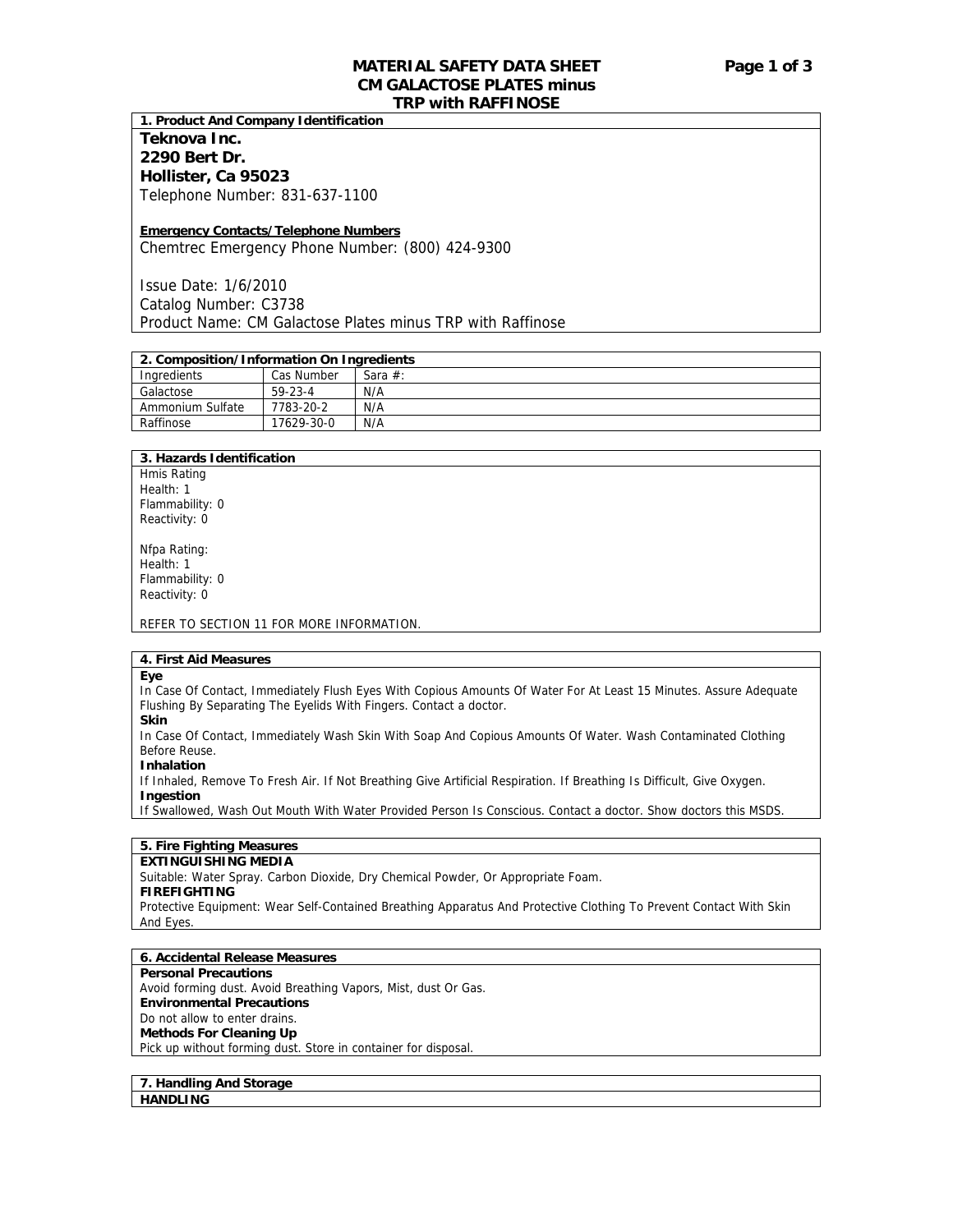# **MATERIAL SAFETY DATA SHEET Page 2 of 3 CM GALACTOSE PLATES minus**

# **TRP with RAFFINOSE**

User Exposure: Avoid Inhalation. Avoid Contact With Eyes, Skin, And Clothing. Avoid Prolonged Or Repeated Exposure. Avoid forming dust and aerosols. Ventilate areas where dust is formed. **STORAGE**  Suitable: Keep Tightly Closed. Store In A Dry Place.

#### **8. Exposure Controls/Personal Protection**

**ENGINEERING CONTROLS**  Safety Shower And Eye Bath. Mechanical Exhaust Required. **PERSONAL PROTECTIVE EQUIPMENT**  Respiratory: dust mask Hand: Protective Gloves. Eye: Chemical Safety Goggles. **GENERAL HYGIENE MEASURES** Wash Thoroughly After Handling.

#### **9. Physical And Chemical Properties**

**Appearance And Physical Properties**: Solid Safety Data: N/A

#### **10. Stability And Reactivity**

**Storage Stability**  Stable Under Recommended Storage Conditions. **Materials To Avoid**  Strong Oxidizing Agents, strong bases **Hazardous Decomposition Products**  Hazardous Decomposition Products Formed Under Fire Conditions. - Sulphur oxides, Ammonia, nitrogen oxides (NOx), Carbon oxides.

### **11. Toxicological Information**

**Signs and Symptoms of Exposure**  To the best of our knowledge, the chemical, physical, and toxicological properties have not been thoroughly Investigated. **Potential Health Effects Inhalation** May be harmful if inhaled. May cause respiratory tract irritation. **Skin** May be harmful if absorbed through skin. May cause skin irritation. **Eyes** May cause eye irritation. **Ingestion** May be harmful if swallowed.

# **12. Ecological Information**

An environmental hazard cannot be excluded in the event of unprofessional handling or disposal.

#### **13. Disposal Considerations**

Dispose Of Any Unused Material. Observe All Federal, State And Local Environmental Regulations.

#### **14. Transport Information**

Dot

Proper Shipping Name: None Non-Hazardous For Transport: This Substance Is Considered To Be Non-Hazardous For Transport. Iata Non-Hazardous For Aid Transport: Non-Hazardous For Air.

#### **15. Regulatory Information**

United States Regulatory Information Sara Listed: No

Canada Regulatory Information Whmis Classification: This Product Has Been Classified In Accordance With The Hazard Criteria Of The Cpr, And The Msds Contains All The Information Required By The Cpr. Dsl: No NDSL: No